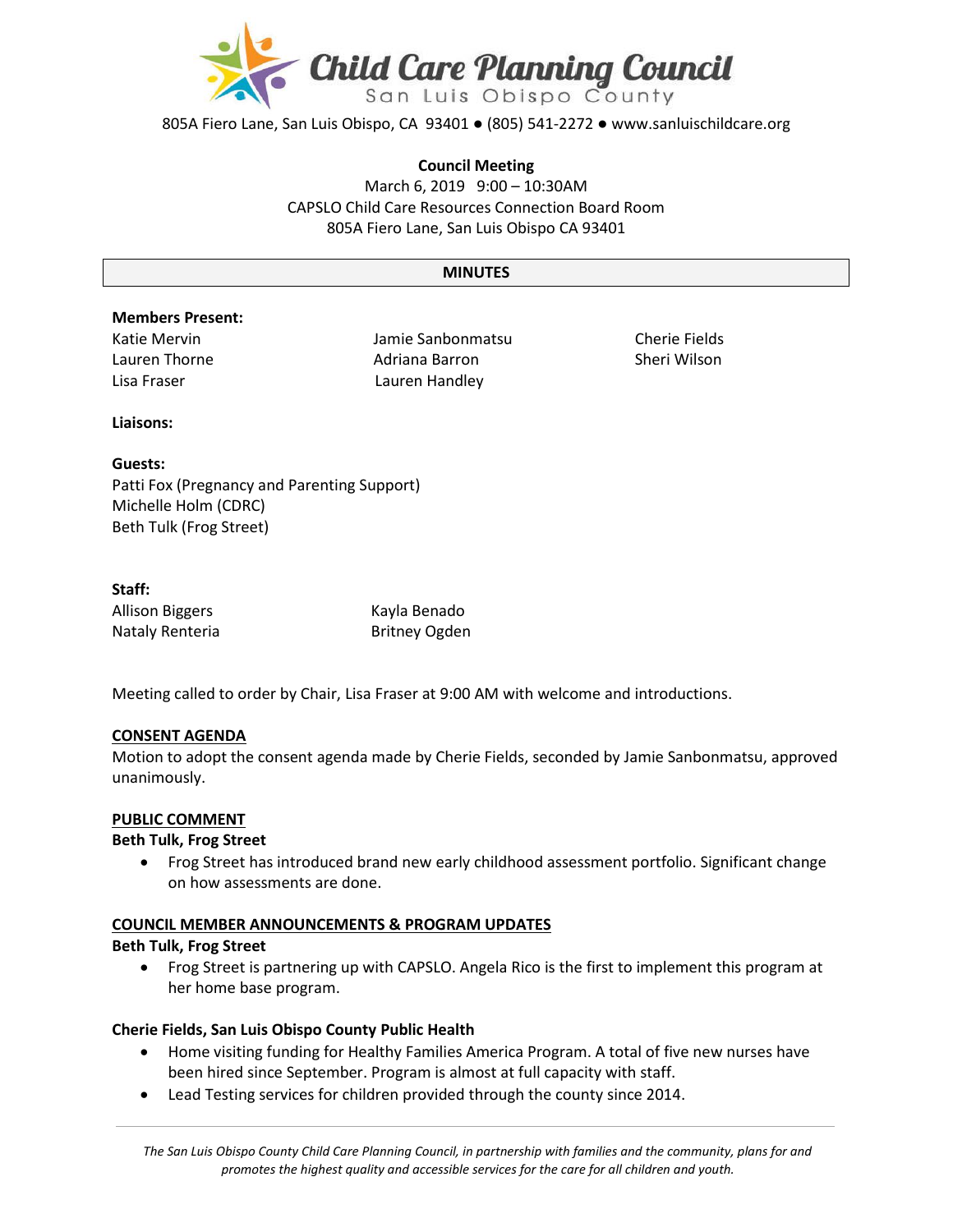o Lead Testing Flyer distributed in English and Spanish.

## **Jamie Sanbonmatsu, Valley View Children's Center and CQEL**

CQEL early education fact sheet available.

## **Lauren Thorne, San Luis Obispo County of Office of Education**

- Save the date for our Town Hall on May 29, 2019. Location is yet to be determined. Pulling committees together to talk about the workforce crisis, affordability, and accessibility.
- Mantle of Leadership is currently in progress with 15 participants.
- First hybrid training for Pyjama Drama. There are currently 16 participants in the program and have received good feedback.

## **Michelle Holm, Child Development and Rehabilitation Center**

 Still in need of a new clinical supervisor for their clinical department. Reviewing a couple of candidates at the moment.

## **Adriana Barron, CAPSLO Child, Youth, and Family Services**

Open enrollment for Head Start. Currently going through accreditation.

## **Patti Fox, Pregnancy and Parenting Support**

 Mom Maternal Health Group will be meeting Thursday from 11:30AM-12:30PM in San Miguel. Car seat education event coming up in Nipomo.

## **Lauren Handley, Paso Robles Joint Unified School District**

 Construction to begin this summer at Arts Academy at Bauer Speck Elementary. Staff and students will be moved to a temporary campus.

## **Lisa Fraser, Center for Family Strengthening**

 Children's Day in the Park will be held on Saturday, April 6, 2019. A team of San Luis Obispo County members participated in county planning around child abuse prevention resources.

## **FIRST 5 SLO COMMISSION UPDATE — Lauren Thorne for Melinda Sokolowski**

- Town Hall May 29, 2019 from 4:30-7:30PM and will include dinner and child care.
	- o Location is still to be determined
	- o Focus will be on the following:
		- **Access, quality choice** 
			- **EXECUTE:** Affordability
			- Early Childhood Professionals (workforce challenges)

## **COORDINATOR UPDATE – MONTH OF THE CHILD/NEEDS ASSESSMENT**

## **Nataly Renteria, Administrative Assistant**

 As of March 6, 2019, we have received 55 vendor registrations. We also have support from the following sponsors: Avila Bay Athletic Club and Spa, Be S.M.A.R.T., Center for Family Strengthening, Central Coast Gymnastics, First 5, Sierra Vista, St Stephen's Episcopal Church, teVelde Conservatory, Central Coast Family, and CAPSLO. Early Bird Vendor Registration was accepted through February 15, 2019. Vendor Registration will be accepted through March 15,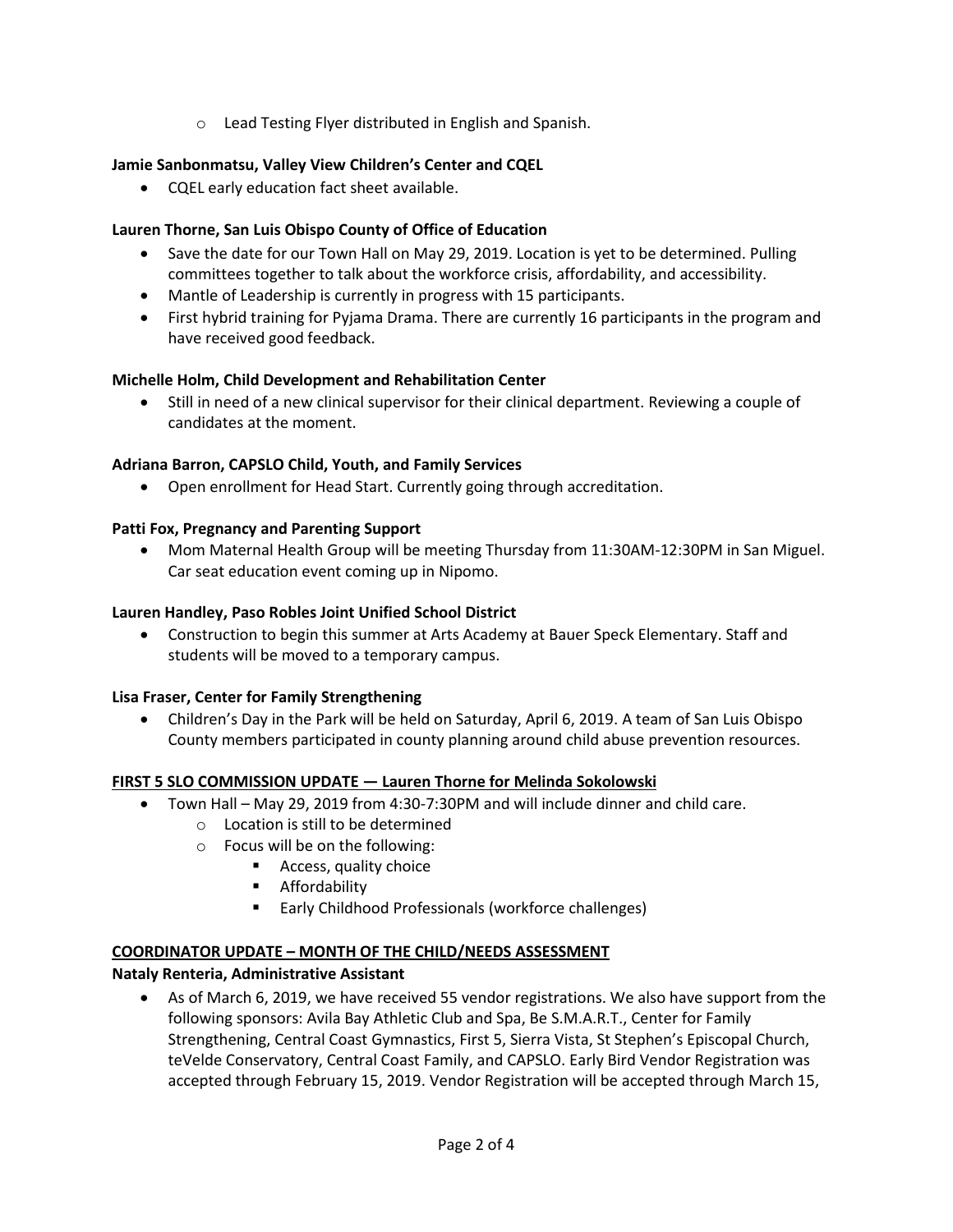2019. Included in the meeting materials is the draft of the Children's Day in the Plaza promotional design in English and Spanish and CDIP shirt mockup.

- Proclamations will begin at the end of this month. Included in the meeting materials is an updated proclamation schedule with recipient names and proclamation events that allow PowerPoint slides. A draft of the Proclamation recipient script has been presented. Council members have been asked to provide any SWAG materials they might want included in the proclamation bags.
- Attachments:
	- o Promotional Design
	- o Children's Day in the Plaza Shirt Mockup
	- o April 2019 Month of the Child Proclamations Schedule
	- o Draft of Proclamation PowerPoint Slides
	- o Proclamation Recipient Script

## **Sheri Wilson, Child Care Resource Center Director**

- Needs assessment is on track to be published in early March. Will be added to consent agenda for the Board of Supervisors in either March or April. Letter requesting acceptance of Needs Assessment will be sent to Dr. Brescia. Needs Assessment will be submitted to CDE by May 30, 2019.
- The presentation at SLO City Council sparked interest in an article to be published by New Times. Wendy and Shana are working on connecting the reporter with community-members who can help tell the story of the state of child care in SLO County.

## **QUALITY COUNTS UPDATE**

# **Britney Ogden, Quality Counts**

• PowerPoint included in meeting materials.

# **COMMITTEE REPORTS**

# **Jamie Sanbonmatsu, Valley View Children's Center and CQEL**

- End of February Bills
- March 27 is CQEL Advocacy Day
- Flyers Distributed:
	- o CQEL Chart of Legislative Bills 2019
	- o CQEL Early Education Fact Sheet
	- o SB 443 (Rubio): Expanding Funding for Transitional Kindergarten
	- o Spring Leadership Conference
	- o SB 321-A Strong Start for CalWORKs Families Act

## **Lauren Thorne, San Luis Obispo County of Office of Education**

Two graduates from Mantle of Leadership have been invited to be a part of Town Hall.

## **ADJOURNMENT**

The meeting adjourned at 10:20AM.